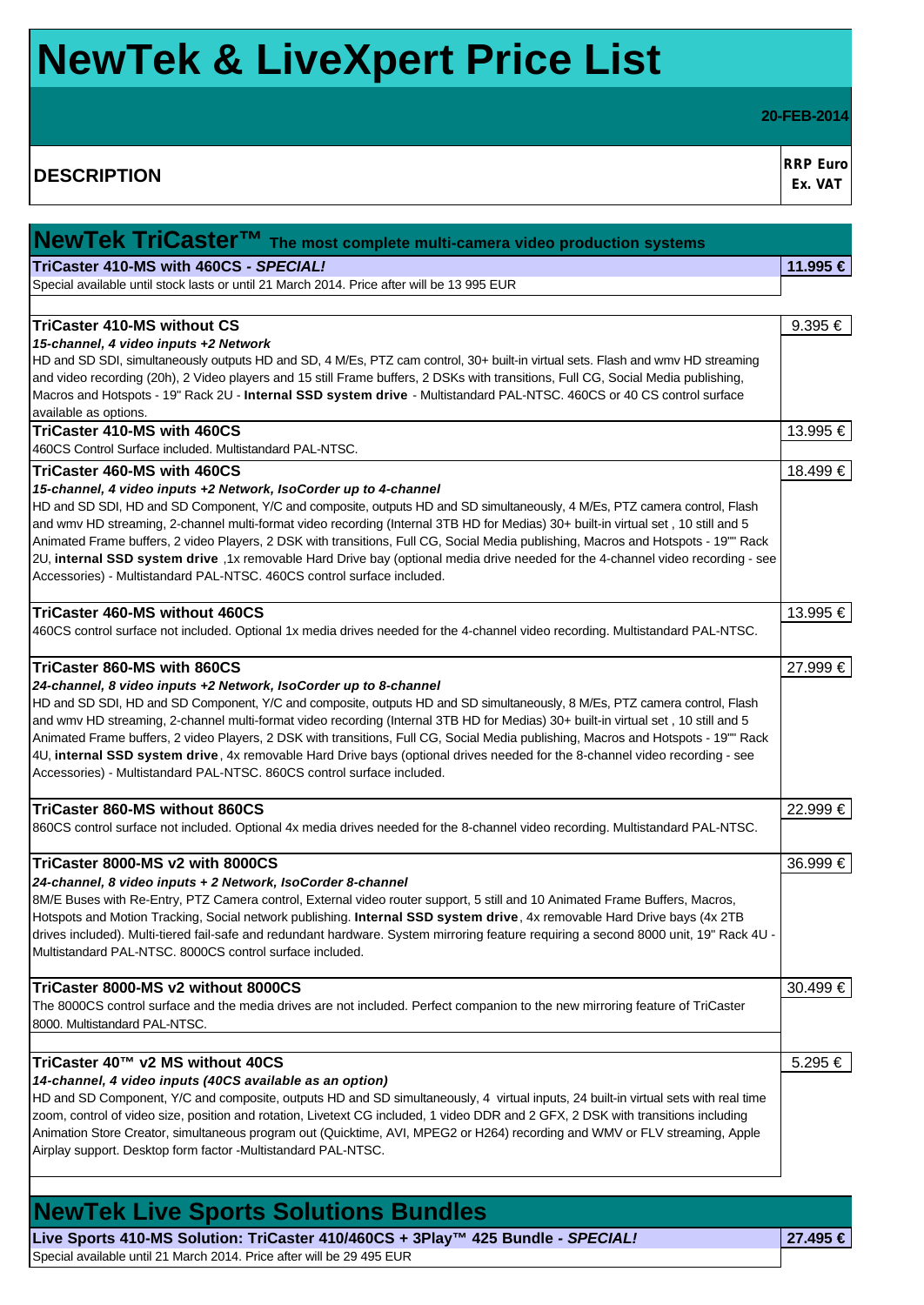| Live Sports 460-MS Solution: TriCaster 460/CS + 3Play™ 4800 Bundle                                                                                                             | 50.995 € |
|--------------------------------------------------------------------------------------------------------------------------------------------------------------------------------|----------|
| Live Sports 460-MS Solution: TriCaster 460/CS + 3Play™ 425 Bundle                                                                                                              | 34.405 € |
|                                                                                                                                                                                |          |
| Live Sports 860-MS Solution: TriCaster 860/CS + 3Play™ 4800 Bundle                                                                                                             | 58.995 € |
| Live Sports 860-MS Solution: TriCaster 860/CS + 3Play™ 425 Bundle                                                                                                              | 43.495 € |
|                                                                                                                                                                                |          |
| Live Sports 8000-MS Solution: TriCaster 8000/CS + 3Play™ 4800 Bundle                                                                                                           | 67.495 € |
| Live Sports 8000-MS Solution: TriCaster 8000/CS + 3Play™ 425 Bundle                                                                                                            | 52.995 € |
|                                                                                                                                                                                |          |
| <b>NewTek TriCaster™ Accessories</b>                                                                                                                                           |          |
| <b>TriCaster 40 CS</b>                                                                                                                                                         | 1.799 €  |
| Control surface for TriCaster 40 and 410                                                                                                                                       |          |
| 14-channel, backlit buttons, T-Bar, One button recording and streaming, Live Virtual Set control, Media player control, USB<br>connected.                                      |          |
| <b>TriCaster 460 CS</b>                                                                                                                                                        | 5.995 €  |
| Control surface for TriCaster 410 / 460 / 455 / 450 / 450 Extreme                                                                                                              |          |
| 14-channel, backlit buttons, T-Bar, 3-axis joystick, One button recording and streaming, Live Virtual Set control, Media player control,                                       |          |
| Positioner control, USB connected.                                                                                                                                             |          |
| TriCaster 860 CS                                                                                                                                                               | 7.399 €  |
| Control surface for TriCaster 860 / 855 / 850 / 850 Extreme                                                                                                                    |          |
| 24-channel, backlit buttons, T-Bar, 3-axis joystick, One button recording and streaming, Live Virtual Set control, Media player control,<br>Positioner control, USB connected. |          |
| <b>TriCaster 8000CS</b>                                                                                                                                                        | 13.995 € |
| <b>Control surface for TriCaster 8000</b>                                                                                                                                      |          |
| 24-channel, backlit buttons, 2 T-Bars with dynamic variable lights, 3-axis joystick, One button macros, recording and streaming, 8                                             |          |
| M/Es and Live Virtual Set control, Media player control, Positioner control, USB connected. Powered.                                                                           |          |
|                                                                                                                                                                                |          |
| <b>TriCaster 850TW</b><br>DDR control and 1-channel SlowMo USB control surface with premium T-Bar and jog wheel for TriCaster 8000, 860, 460, 410                              | 2.195 €  |
| and 40.                                                                                                                                                                        |          |
|                                                                                                                                                                                |          |
| TC460 Optional x1 Media drive (2TB)                                                                                                                                            |          |
| TriCaster 460 is delivered with a 128 GB SSD system drive and an internal 3TB Media Hard drive that allows 2-channel recording.                                                |          |
| For the 4-channel Iso recording this optional drive is required,                                                                                                               |          |
| TC860 Optional x4 Media drive (2TB)                                                                                                                                            |          |
| TriCaster 860 is delivered with a 128 GB SSD system drive and an internal 3TB Media Hard drive that allows 2-channel recording.                                                |          |
| For the 8-channel Iso recording these 4x optional drive are required,                                                                                                          |          |
| 19" rack rails option for TriCaster 8000, 860, 460 & 410                                                                                                                       | 179€     |
|                                                                                                                                                                                |          |
| <b>VSE 2.5 (Virtual Set Editor)</b>                                                                                                                                            | 1.299 €  |
| Virtual Set Editor software option for TriCaster 8000, 860, 460, 410, 40 and also 855, 850, 850 Extreme, 455, 450, 450 Extreme                                                 |          |
| to customize supplied virtual sets and create layered sets from PSD files. Included tools to create Holographic Live Sets for 8000v2,                                          |          |
| 860, 460 and 410. VSE 2.5 includes 2 lces: 1 for TriCaster + 1 standalone.                                                                                                     |          |
| <b>TriCaster VSE 2.5 Upgrade</b>                                                                                                                                               | 499€     |
|                                                                                                                                                                                |          |
| Software upgrade from TriCaster VSE 1.0 to 2.5                                                                                                                                 | 895 €    |
|                                                                                                                                                                                |          |
| LiveText 2.5<br>Remote CG software -now includes DataLink 3.0 RSS feed support & clocks. Requires a separate Windows based computer                                            |          |
| equiped with a network connection.                                                                                                                                             |          |
| <b>LiveText 2.5 Upgrade</b>                                                                                                                                                    | 299 €    |
| From previous LiveText and from Datalink.                                                                                                                                      |          |
| <b>SpeedEDIT 2.1</b>                                                                                                                                                           | 899€     |
| The world's fastest video editor!                                                                                                                                              |          |
| NewTek's non-Linear video editing software (Windows). Stand-alone version. HD & SD editing, 16:9 and 4:3, resolution independent,                                              |          |
| supports MPEG-2, AVI, Quicktime and other popular video formats. Includes 1 Program and Content DVD. Electronic English manual.                                                |          |
| SpeedEDIT 2.1 Upgrade                                                                                                                                                          | 279€     |

**3PLAY™ The HD/SD Portable instant replay and slow motion System**

**3PLAY 4800-MS** 36.995 €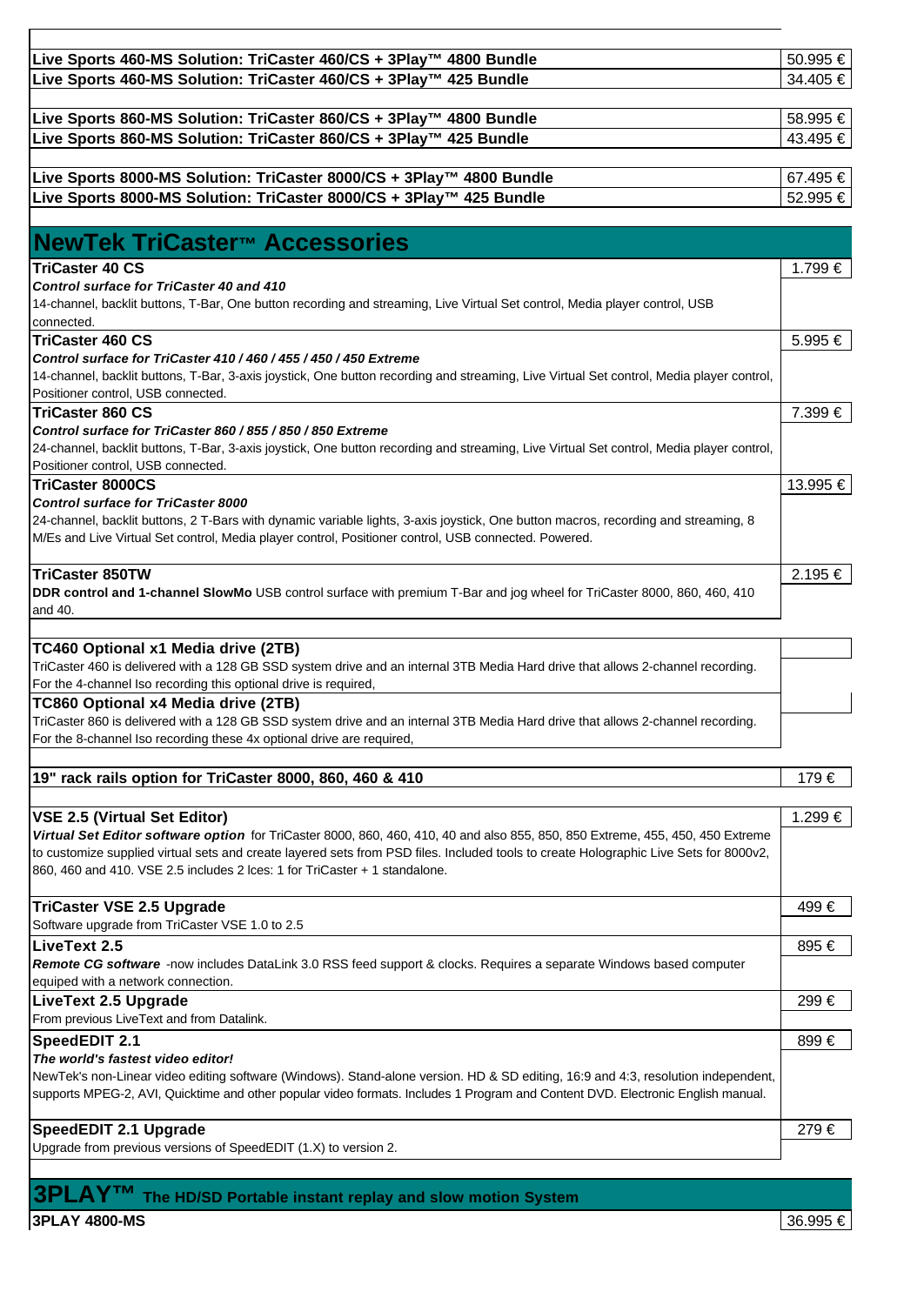| Instant Replay and Slow Motion system: 10-channel: 4-in redundant and 2-out<br>HD & SD in/out, 1080p, 1080i, 720p, 480/576i, records 4 sources with redundancy or up to 8 sources. Control surface with +200%/-<br>200% T-Bar. Tags, FastClip and Bookmarks. Custom 3D transitions. Improved High Quality Slow Motion. Monitor and transition<br>between al angles video-switcher style. Social Media Publishing (Youtube, Facebook, Twitter, FTP, local volumes or network<br>servers)Multi-tiered fail-safe and redundant power supply and hardware. 19" Rack 4U - Multistandard PAL-NTSC. |          |
|----------------------------------------------------------------------------------------------------------------------------------------------------------------------------------------------------------------------------------------------------------------------------------------------------------------------------------------------------------------------------------------------------------------------------------------------------------------------------------------------------------------------------------------------------------------------------------------------|----------|
| 3PLAY 425-MS<br>Instant Replay and Slow Motion system: 6-channel: 4-in and 2-out<br>HD & SD in/out, 1080p, 1080i, 720p, 480/576i, records up to 4 cameras, LTC Time code support, high quality slow motion<br>interpolation with new stop frame technology, multi-view, highlight reels export, multi-format file export, Includes playback control<br>surface with T-bar for dynamic playback speed control. Multi-tiered fail-safe. 19" Rack 2U - Multistandard PAL-NTSC.                                                                                                                  | 20.495 € |

## **LiveXpert Tools™ - TriCaster™ add-ons**

#### **LiveMixer™** 795 €

LiveMixer software and Behringer BCF-2000 audio mixer to physically control TriCaster audio software features. Compatible with all HD TriCasters. Operated with USB/MIDI (supplied adapter) or via network on a separate computer.

#### **CGTools™** 1.295 €

CGTools software completes the TriCaster graphic toolset with clocks, timers, scoring & quiz, animated logos including Flash, automated banners, RSS feeds, all this with powerful interactions capabilities between the modules and a smart lego type UI. Compatible with TriCaster 8000, 860, 855, 850Ex, 850, 460, 455, 450Ex, 450, 300, Broadcast, Studio, Pro. Use iVGA. Runs on a separate computer (Windows - with graphic power) through iVGA.

#### **Live CG Football™** 2.995 €

The most accomplished software graphic solution to cover football games in stadiums and TVs: scoring, statistics with integrated and customizable database, clocks and timers, still and animated graphics, tickers. The graphic template editor is included. Compatible with TriCaster 8000, 860, 855, 850Ex, 850, 460, 455, 450Ex, 450, 300, Broadcast, Studio, Pro. Runs on a separate computer (Windows - with graphic power) through iVGA. **Live CG Broadcast™ -** *NEW!* TBA

A complete titling solution in a dedicated 2U unit sending graphics to the TriCaster through the iVGA channels. More information to be published.

#### **TriCaster & 3Play Extended Warranty and Services**

#### **TriCaster 410, 460 and 3Play 425:**

| $\blacksquare$ $\blacksquare$ $\blacksquare$ $\blacksquare$ $\blacksquare$ $\blacksquare$ $\blacksquare$ $\blacksquare$ $\blacksquare$ $\blacksquare$ $\blacksquare$ $\blacksquare$ $\blacksquare$ $\blacksquare$ $\blacksquare$ $\blacksquare$ $\blacksquare$ $\blacksquare$ $\blacksquare$ $\blacksquare$ $\blacksquare$ $\blacksquare$ $\blacksquare$ $\blacksquare$ $\blacksquare$ $\blacksquare$ $\blacksquare$ $\blacksquare$ $\blacksquare$ $\blacksquare$ $\blacksquare$ $\blacks$ |             |
|--------------------------------------------------------------------------------------------------------------------------------------------------------------------------------------------------------------------------------------------------------------------------------------------------------------------------------------------------------------------------------------------------------------------------------------------------------------------------------------------|-------------|
| 12-month warranty extension                                                                                                                                                                                                                                                                                                                                                                                                                                                                | 995 €       |
| 12-month warranty extension + express pick-up and loan                                                                                                                                                                                                                                                                                                                                                                                                                                     | 1.995 € 1   |
| 24-month warranty extension                                                                                                                                                                                                                                                                                                                                                                                                                                                                | 1.995 €     |
| 24-month warranty extension + express pick-up and loan                                                                                                                                                                                                                                                                                                                                                                                                                                     | $3.495 \in$ |
|                                                                                                                                                                                                                                                                                                                                                                                                                                                                                            |             |

#### **TriCaster 860, 8000 and 3Play 4800:**

| 12-month warranty extension                            | 1.495 €       |
|--------------------------------------------------------|---------------|
| 12-month warranty extension + express pick-up and loan | $2.495 \in I$ |
| 24-month warranty extension                            | 2.995 €       |
| 24-month warranty extension + express pick-up and loan | 4.495 €       |
|                                                        |               |

#### *TRICASTER TRADE Ups and SOFTWARE Upgrades*

*Apply to Full and Educational units*

| Upgrades - Customer owns a TriCaster 855                                                                                         |          |
|----------------------------------------------------------------------------------------------------------------------------------|----------|
| TriCaster 8000 with CS Trade Up from 855 with CS                                                                                 | 24.213 € |
| TriCaster 860 Trade Up from 855 (TriCaster 850 EXTREME Software Upgraded to 855)                                                 | 14.157 € |
| * No CS included. Key Cap Kit for 850/855CS provided for FREE upon request. Before quoting, please check the S/N with your sales |          |
| representative. If 860CS is needed please ask for a quote.                                                                       |          |
| TriCaster 860 Trade Up from 855 (TriCaster 850 Software Upgraded to 855)                                                         | 15.544 € |
| * No CS included. Key Cap Kit for 850/855CS provided for FREE upon request. Before quoting, please check the S/N with your sales |          |
| representative. If 860CS is needed please ask for a quote.                                                                       |          |
| TriCaster 855 Software Upgrade to TriCaster 860                                                                                  | 2.499 €  |
| Before quoting, the software upgrade eligilibilty of the unit have to be checked with your sales representative by providing     |          |
| the S/N.                                                                                                                         |          |

#### **Upgrades - Customer owns a TriCaster 850 Extreme**

**TriCaster 8000 with CS Trade Up from 850 EXTREME with 850CS** 25.751 €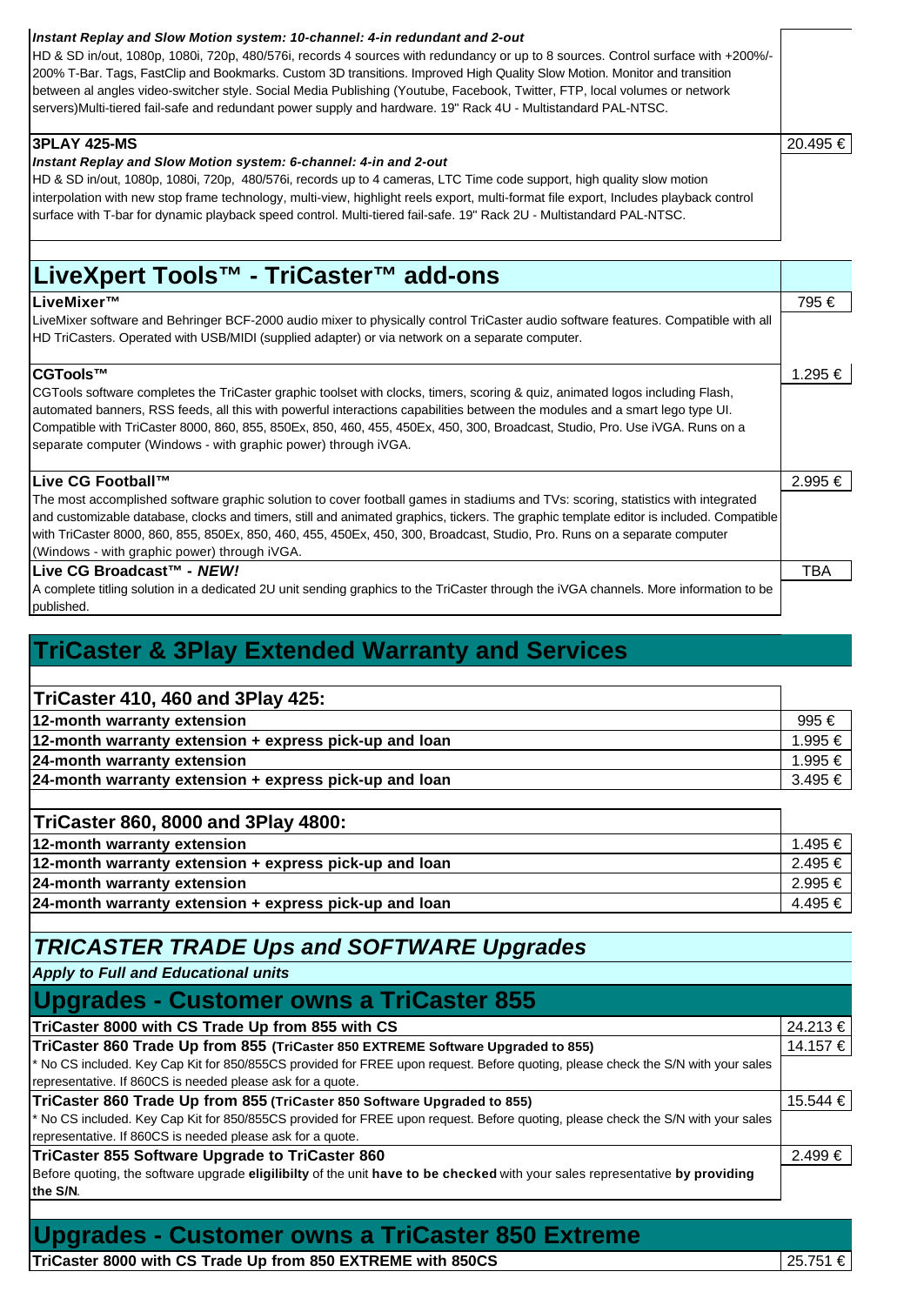| TriCaster 8000 with CS Trade Up from 850 EXTREME                                                                                 | 27.052 € |
|----------------------------------------------------------------------------------------------------------------------------------|----------|
| TriCaster 860 Trade Up from 850 EXTREME                                                                                          | 14.157 € |
| * No CS included. Key Cap Kit for 850/855CS provided for FREE upon request. Before quoting, please check the S/N with your sales |          |
| representative. If 860CS is needed please ask for a quote.                                                                       |          |

### **Upgrades - Customer owns a TriCaster 850**

| TriCaster 8000 with CS Trade Up from 850 with 850CS                                                                              | 27.312 €     |
|----------------------------------------------------------------------------------------------------------------------------------|--------------|
| TriCaster 8000 with CS Trade Up from 850                                                                                         | $28.613 \in$ |
| TriCaster 860 Trade Up from 850                                                                                                  | 15.544 €     |
| * No CS included. Key Cap Kit for 850/855CS provided for FREE upon request. Before quoting, please check the S/N with your sales |              |
| representative. If 860CS is needed please ask for a quote.                                                                       |              |

#### **Upgrades - Customer owns a TriCaster 455**

| TriCaster 8000 with CS Trade Up from 455 with CS                                                                             | 28.764 €    |
|------------------------------------------------------------------------------------------------------------------------------|-------------|
| TriCaster 860 with CS Trade Up from 455 with CS                                                                              | 20.696 €    |
| Apply to both TriCaster 455 and TriCaster 450/450 Extreme Software Upgraded to 455.                                          |             |
| TriCaster 460 Trade Up from 455 (TriCaster 450 EXTREME Software Upgraded to 455)                                             | $9.293 \in$ |
| * No CS included. Key Cap Kit to upgrade 450/455CS provided for FREE upon request. Before quoting, please check the S/N with |             |
| your sales representative. If 460CS is needed please ask for a quote.                                                        |             |
| TriCaster 460 Trade Up from 455 (TriCaster 450 Software Upgraded to 455)                                                     | 9.900 €     |
| * No CS included. Key Cap Kit to upgrade 450/455CS provided for FREE upon request. Before quoting, please check the S/N with |             |
| your sales representative. If 460CS is needed please ask for a quote.                                                        |             |
| TriCaster 455 Software Upgrade to TriCaster 460                                                                              | $2.499 \in$ |
| Before quoting, the software upgrade eligilibilty of the unit have to be checked with your sales representative by providing |             |
| the S/N.                                                                                                                     |             |

| <b>Upgrades - Customer owns a TriCaster 450 Extreme</b>                                                                      |              |
|------------------------------------------------------------------------------------------------------------------------------|--------------|
| TriCaster 8000 with CS Trade Up from 450 EXTREME with 450CS                                                                  | 29.870 €     |
| TriCaster 8000 with CS Trade Up from 450 EXTREME                                                                             | $30.953 \in$ |
| TriCaster 860 with CS Trade Up from 450 EXTREME with 450CS                                                                   | 21.758 €     |
| TriCaster 860 with CS Trade Up from 450 EXTREME                                                                              | 22.625 €     |
| TriCaster 460 Trade Up from 450 EXTREME                                                                                      | $9.293 \in$  |
| * No CS included. Key Cap Kit to upgrade 450/455CS provided for FREE upon request. Before quoting, please check the S/N with |              |
| your sales representative. If 460CS is needed please ask for a quote.                                                        |              |

## **Upgrades - Customer owns a TriCaster 450**

| TriCaster 8000 with CS Trade Up from 450 with 450CS                                                                          | $30.650 \in I$ |
|------------------------------------------------------------------------------------------------------------------------------|----------------|
| TriCaster 8000 with CS Trade Up from 450                                                                                     | $31.734 \in$   |
| TriCaster 860 with CS Trade Up from 450 with 450CS                                                                           | 22.452 €       |
| TriCaster 860 with CS Trade Up from 450                                                                                      | 23.319 €       |
| TriCaster 460 Trade Up from 450                                                                                              | 9.900 €        |
| * No CS included. Key Cap Kit to upgrade 450/455CS provided for FREE upon request. Before quoting, please check the S/N with |                |
| your sales representative. If 460CS is needed please ask for a quote.                                                        |                |

#### **Upgrades - Customer owns a TriCaster 300**

| TriCaster 8000 with CS Trade Up from 300             | $32.514 \in$ |
|------------------------------------------------------|--------------|
| TriCaster 860 with CS Trade Up from 300              | 24.012 €     |
| TriCaster 460 with CS Trade Up from TriCaster 300    | $15.011 \in$ |
| TriCaster 410 with 460CS Trade Up from TriCaster 300 | 12.002 €     |
| TriCaster 410 Trade Up from TriCaster 300            | 7.402 €      |

## **Upgrades - Customer owns a TriCaster BROADCAST**

| TriCaster 8000 with CS Trade Up from TriCaster BROADCAST   | $33.099 \in I$ |
|------------------------------------------------------------|----------------|
| TriCaster 860 with CS Trade Up from TriCaster BROADCAST    | $24.533 \t∈$   |
| TriCaster 460 with CS Trade Up from TriCaster BROADCAST    | 15.466 €       |
| TriCaster 410 with 460CS Trade Up from TriCaster BROADCAST | 12.262 €       |
| TriCaster 410 Trade Up from TriCaster BROADCAST            | 7.662 € I      |

### **Upgrades - Customer owns a TriCaster STUDIO**

**TriCaster 8000 with CS Trade Up from TriCaster STUDIO** 33.490 €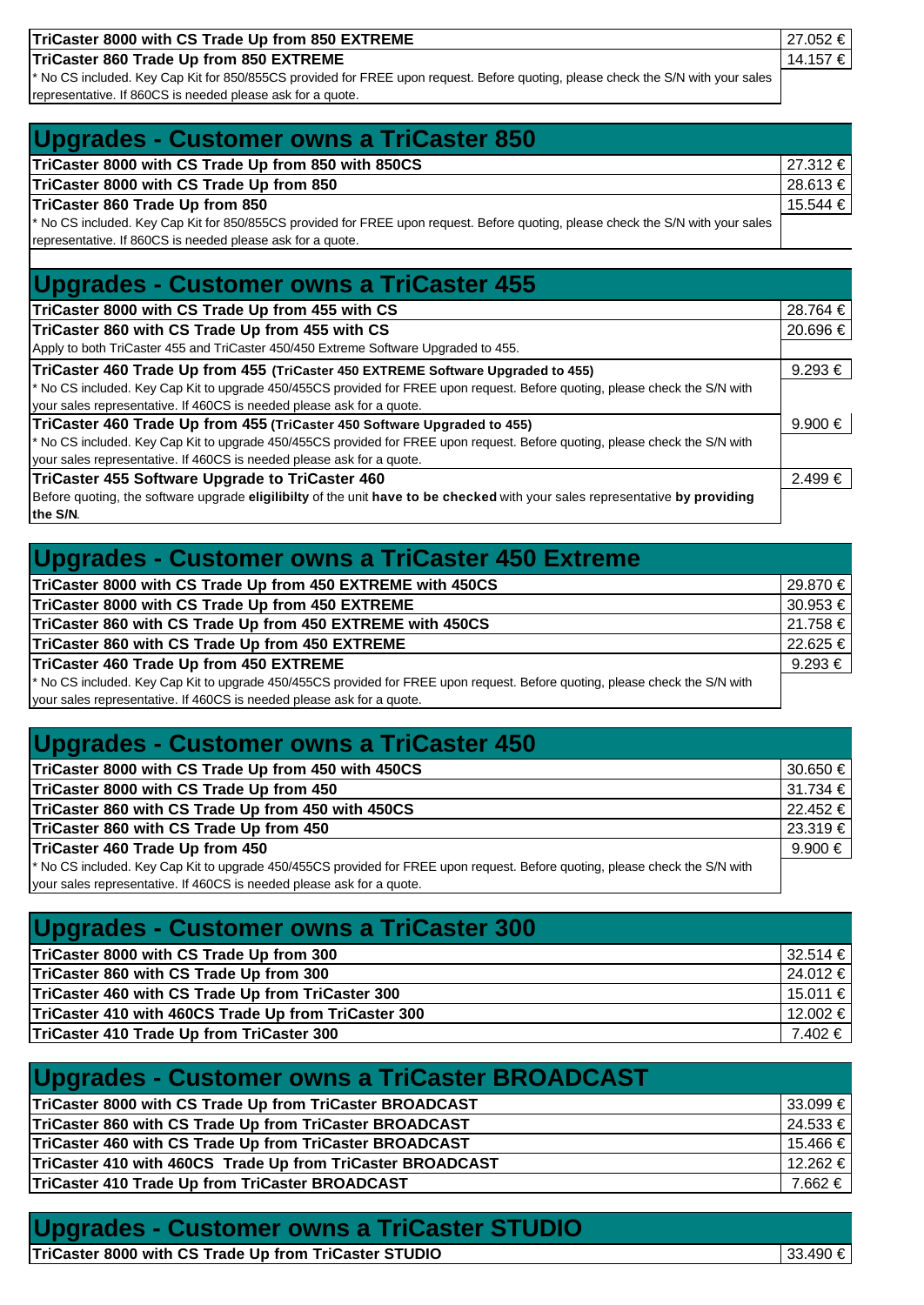| TriCaster 860 with CS Trade Up from TriCaster STUDIO    | 24.879 €  |
|---------------------------------------------------------|-----------|
| TriCaster 460 with CS Trade Up from TriCaster STUDIO    | 15.769 €  |
| TriCaster 410 with 460CS Trade Up from TriCaster STUDIO | 12.435 €  |
| TriCaster 410 Trade Up from TriCaster STUDIO            | 7.835 € 1 |

| Upgrades - Customer owns a TriCaster PRO             |               |
|------------------------------------------------------|---------------|
| TriCaster 8000 with CS Trade Up from TriCaster PRO   | 33.880 €      |
| TriCaster 860 with CS Trade Up from TriCaster PRO    | 25.226 €      |
| TriCaster 460 with CS Trade Up from TriCaster PRO    | 16.073 €      |
| TriCaster 410 with 460CS Trade Up from TriCaster PRO | 12.609 €      |
| TriCaster 410 Trade Up from TriCaster PRO            | $8.009 \in I$ |

#### **Upgrades - Customer owns a TriCaster 100**

| TriCaster 8000 with CS Trade Up from TriCaster 100 | $34.660 \in$ |
|----------------------------------------------------|--------------|
| TriCaster 860 with CS Trade Up from TriCaster 100  | 25.920 €     |
| TriCaster 460 with CS Trade Up from TriCaster 100  | 16.680 €     |
| TriCaster 410 Trade Up from TriCaster 100          | $8.355 \in$  |

| Upgrades - Customer owns a TriCaster 40           |              |
|---------------------------------------------------|--------------|
| TriCaster 8000 with CS Trade Up from TriCaster 40 | $34.400 \in$ |
| TriCaster 860 with CS Trade Up from TriCaster 40  | $25.660 \in$ |
| TriCaster 460 with CS Trade Up from TriCaster 40  | 16.420 €     |
| TriCaster 410 Trade Up from TriCaster 40          | 7.836 €      |
| TriCaster 40 v2 Software Upgrade                  | 849 €        |

### *3Play TRADE Ups*

### **Upgrades - Customer owns a 3PLAY 820**

**3PLAY 4800 Trade-in from 3PLAY 820** 20.805 €

### **Upgrades - Customer owns a 3PLAY 425**

**3PLAY 4800 Trade-in from 3PLAY 425** 28.847 €

#### **Upgrades - Customer owns a 3PLAY 330**

| 3PLAY 4800 Trade-in from 3PLAY 330<br>29.5 |        |
|--------------------------------------------|--------|
|                                            | ∽⊿     |
| 3PLAY 425 Trade-in from 3PLAY 330<br>16.   | .768 € |

**Important notes: Regarding TriCaster/3Play Trade Ups 3D Storm accepts to send the new TriCaster/3Play model in advance. The previous unit Can't find a specific TriCaster Trade Up Please check with your sales representative. (TriCaster, 3Play) has to be returned within 15 days with a Return Number. After this date an invoice for the price difference of a** 

#### **LIGHTWAVE 3D® Model | Animate | Render**

www.lightwave3d.com

| <b>TriCaster™ EDUCATIONAL</b>                                                                                      |          |
|--------------------------------------------------------------------------------------------------------------------|----------|
| TriCaster 410-MS without CS Educational                                                                            | 8.995 €  |
| The 40CS or 460CS Control surfaces are available as Educational options. Multistandard PAL-NTSC.                   |          |
| <b>ITriCaster 410-MS with 460CS Educational - NEW!</b>                                                             | 13.595 € |
| 1460CS Control Surface included. Multistandard PAL-NTSC.                                                           |          |
| <b>ITriCaster 460-MS with 460CS Educational</b>                                                                    | 17.999 € |
| 1460CS Control Surface included. Multistandard PAL-NTSC.                                                           |          |
| <b>ITriCaster 460-MS without 460CS Educational</b>                                                                 | 13.499 € |
| The 460CS control surface is available as an option and the media drive is not included. Multistandard PAL-NTSC.   |          |
| <b>ITriCaster 860-MS with 860CS Educational</b>                                                                    | 27.599 € |
| 1860CS Control Surface included. Multistandard PAL-NTSC.                                                           |          |
| TriCaster 860-MS without 860CS Educational                                                                         | 22.499€  |
| The 860CS control surface is available as an option and the media drives are not included. Multistandard PAL-NTSC. |          |
|                                                                                                                    |          |